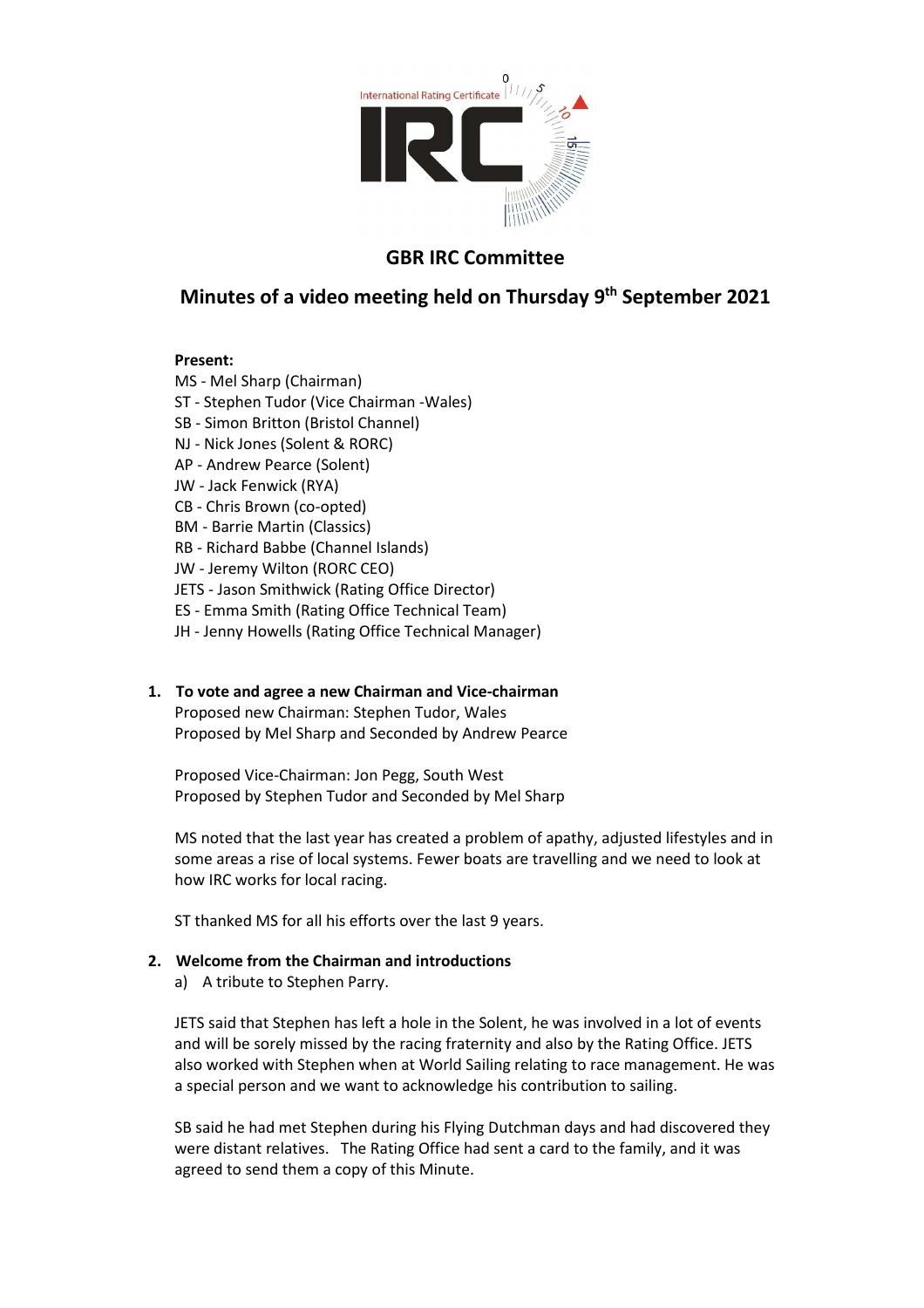### **3. Apologies for absence**

Des Balmforth, Richard Woof, David Murrin, Robin Stevenson & John Stewart.

### **4. Committee membership**

There were no new members and the committee is invited to suggest suitable additional members.

**5. Minutes of the meeting of the GBR IRC Committee Thursday 10th September 2020**  Actions from the Minutes: Crew number explanation and guidance had been completed. JF confirmed that the IRC Race Management Guidelines had been mentioned in the race management section in the RYA race officials' newsletter.

The Minutes were accepted, with no other matters arising.

### **6. GBR Rule Authority (Rating Office) Annual Report a) Receive the report – presented by JETS**

It was noted that the Two-handed racing is still proving very popular despite losing it from the Olympics.

JW commented that the Performance 40 numbers were down at their Nationals, possibly due to Dave Swete's increased involvement and focus on the Cape 31s. However some boats had also been focussing on the Rolex Fastnet Race campaigns instead. NJ, AP and JETS to talk to Dave Swete to find out P40 plans/offer support.

JETS reiterated that Spinlock are not currently sponsoring IRC. The Rating Office has approached other companies for sponsorship but it is proving very difficult in the current environment.

It was also reminded about Seahorse extra owners' pages every other month (accessible to current IRC certificate holders).

MyIRC application portal – the Rating Office is looking at new developments or a rewrite as technology has moved on. There is potential for e.g. instant sail data trials. Expanding MyIRC to be used Internationally is also being explored.

Carole Abbott left the Rating Office at the end of June; her time and efforts at the Rating Office for the past 30 years was commended and the committee asked for this to minuted.

The report was accepted and ST thanked JETS.

### **b) Any issues raised**

No issues arose from the report.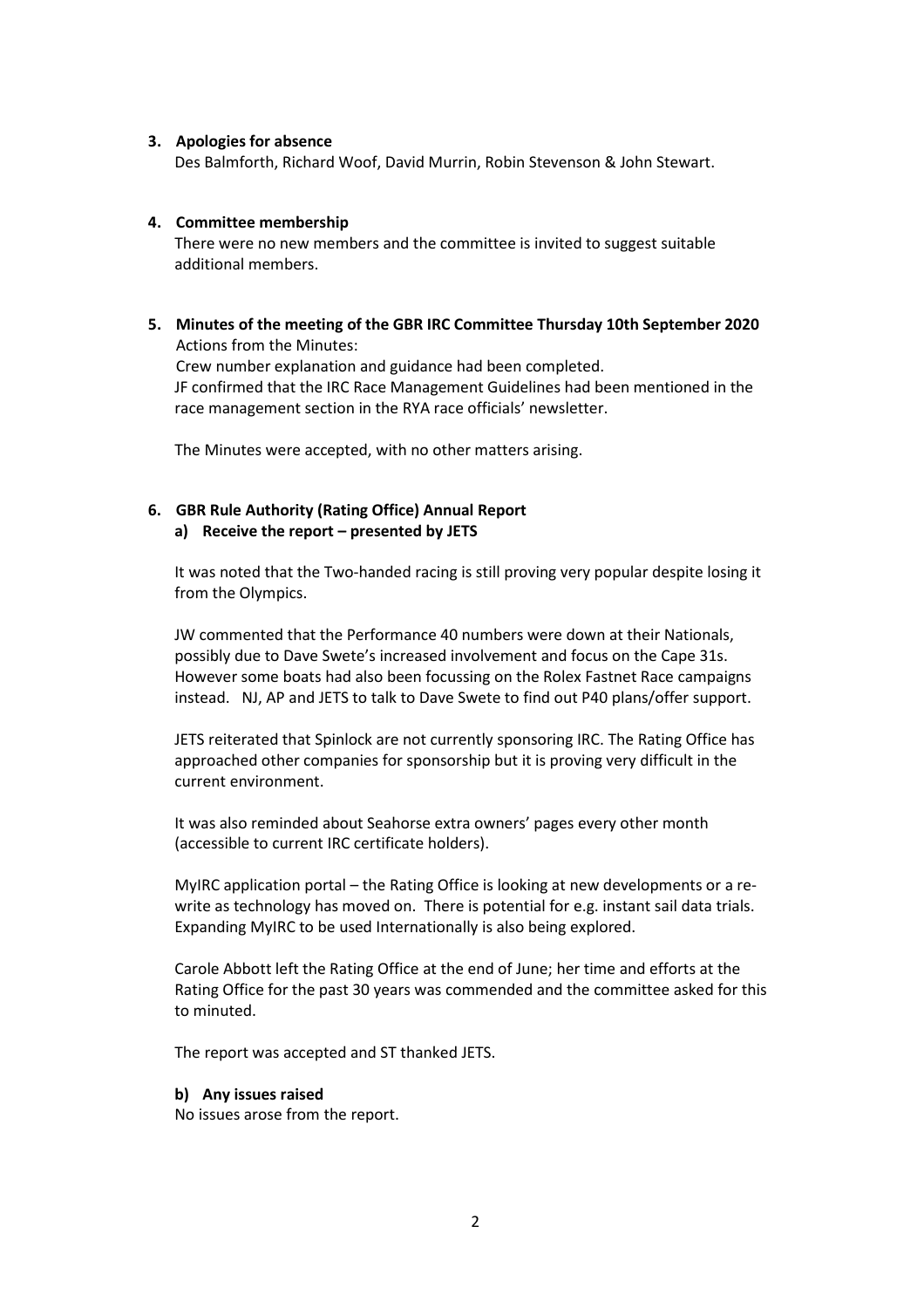### **7. IRC Incentive and Support Schemes**

### **a) IRC Advocate Scheme**

Club Advocates coordinate applications and in return for support get 15% discount on certificate cost; a list of Advocates/Clubs is shown in the annual report. The scheme works well for clubs starting in IRC and where there is a good Advocate. An Advocates meeting is being held via Zoom next week.

## **b) Single Event Ratings (SERs)**

It was explained that Scheme was only available for a handful of events, and how we do get the occasional requests from events but we do not want to expand it. The Rating Office prefers to come up with alternative solutions to encourage participation. There have been some instances of people trying to use their SER rating in their club for other racing; also clubs trying to use expired ratings for racing. This is unfair to all, and ratings can change.

### **8. Development of IRC**

JETS asked for any marketing ideas to be sent to the Rating Office but we need actions rather than strategies.

JETS is meeting with the RYA to discuss a new entry level handicap system, as NHC has not proved successful. The desire is for a system that is compatible with IRC but can look after performance handicap fleets, backed up with good online systems. It needs to be automated and very low cost.

AP advised that VPRS is still strong in Poole and it is purely a cost basis. It was suggested a simplified rating system is needed to pull people back to IRC; also to attract the older boats coming back into racing. JW commented that the aspiration is to evolve a system that acts as an introduction to IRC and satisfies what people want.

JETS said that we also have to bear in mind how many IRC boats we may lose and the Rating Office needs to stay financially viable; it is currently supported also by work for the Swans and Maxis. A sponsored system would be perfect.

JETS and JW were congratulated for setting up the RYA meeting and the committee looks forward to hearing feedback.

# **9. IRC Championships 2021 & 2022**

### **a) General Review of Championships**

It was good to see the Championships being so successful this year. JETS advised that RORC want to make more of the Championships and that they should be seen as a route through to National Championships. Anyone who wins their local Championship will win free entry and berthing for the Nationals the following year; this offer is be promoted soon.

### **b) 2022 Dates and Events**

The following events were approved

- IRC Nationals Cowes  $10 12$ <sup>th</sup> June 2022
- Poole  $30<sup>th</sup>$  April to  $2<sup>nd</sup>$  May 2022
- Ramsate Week 20-22<sup>nd</sup> July 2022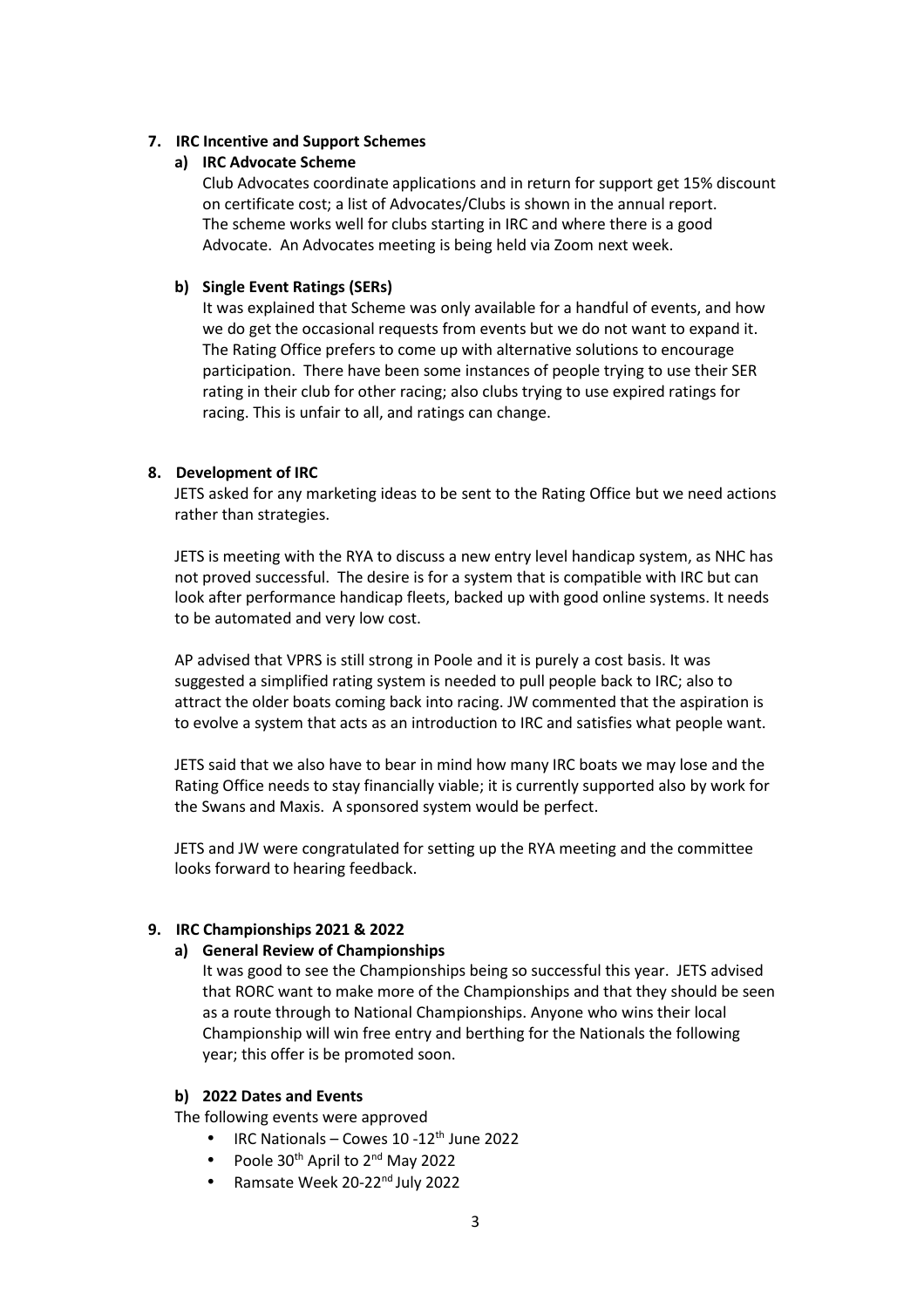- IRC Double Handed Cowes  $10^{th}$  - $11^{th}$  September 2022
- Welsh Championships  $5^{th}$  -7<sup>th</sup> August 2022
- Inland Championships Windermere Nov 2022 March 2023

SB confirmed that Bristol Channel champs will run for 2 consecutive weekends, probably May. SB and ST to talk about cross pollination with Pwllheli.

South West rotation for 2022 has not been agreed and ES will follow up to see who is applying to host for 2022. ES confirmed Torbay had to cancel the 2020 event so they hosted in June 2021.

### **c) UK Nationals – format and location**

JETS advised that RORC is running the Nationals in 2022, and it has been discussed about moving future Nationals out of the Solent.

AP said that the International Paint Poole (IPP) Regatta would be the perfect first venue, it is not far from Solent and is run over 3 days, and the racing is not tidaldriven in Poole Bay. In 2018 there were 160 boats. 2024 is the next regatta so the first possible event to host a Nationals.

MS said that he has always supported the Nationals moving and that we should start looking at potential venues that are high quality and accessible.

In 2020 the Nationals was run later in September and did not require Endorsed, to encourage entries, but went back to Endorsed this year. JETS would like to hear views on whether Nationals should be Endorsed. JF suggested that most people don't understand Endorsement, so would vote for opening it up.

JW agreed that it needs to be made as attractive as possible and dropping the Endorsement requirement would help with that. It was suggested that spot checks are carried out more frequently instead.

#### **d) Guidelines and suggestions**

JETS reminded the committee that race managements are published on the IRC website. There are additional guidelines for running GBR, Continental and World Championships; these are available from the Rating Office.

### **10. Rule changes to IRC**

### **a) Proposed 2022 IRC Rule Changes from the IRC Technical Committee**

JETS advised that the need to release IRC Rule changes to all countries at the same time was important to avoid any accusations of favouritism, so the proposed rule changes will be circulated when available. However, he summarised them verbally:

- Rule 17. Green power sources to be included in boat weight
- Rule 15. Manual power relating to auto pilots to be a decision for organising authorities. The subject is complex and there is no decision yet on rating these devices.
- Rule 21.3.6. Whisker poles. Following feedback this year it is prosed to only rate reaching struts/jib sticks used to leeward. CB suggested wording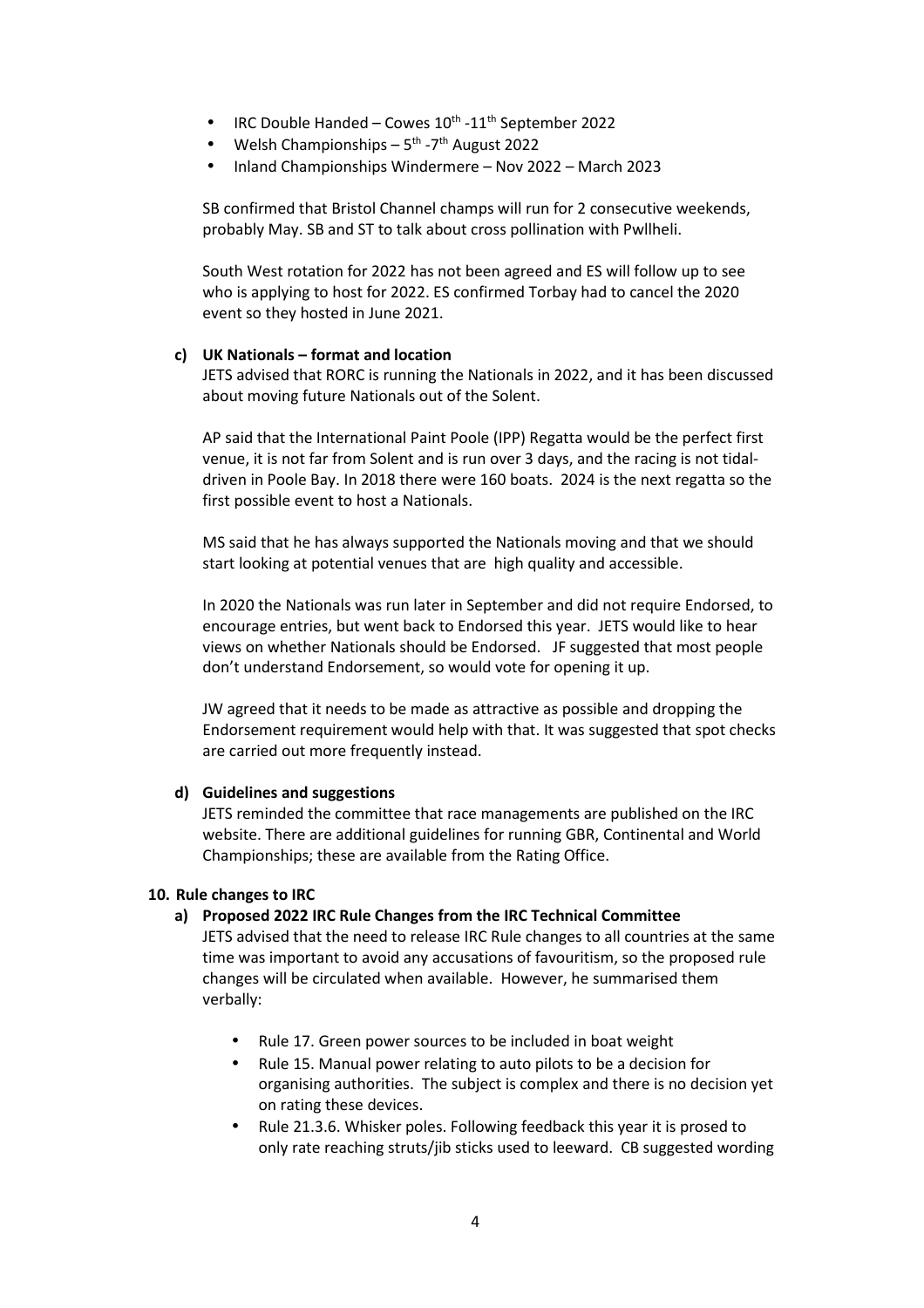amendment: strike out 'for boats without a spinnaker' and 'only or to pole out a headsail without a spinnaker onboard'.

- Spinnakers definition corrected to refer to 'mast spar' (rather than 'mast').
- Position of Endorsed stamp on certificates, deleted as unnecessary in the rule.

All accepted.

The Technical Committee is looking at software changes regarding some types of boat with apparently favourable ratings; higher roach headsails; longer term research into how keels are related.

#### **11. Meetings and Submissions**

#### **a) IRC Submissions to World Sailing**

JETS advised World Sailing meetings are being postponed and are not going ahead until May. There are no IRC Submissions

**b) Proposals from the GBR IRC Committee and any Submissions to the IRC Congress**  No proposals

**c) GBR Report to the IRC Congress – London, UK** 

As reported in item 6.

#### **12. Area and fleet reports**

The following reports had been received:

| <b>Andrew Pearce</b>                | Poole                  |
|-------------------------------------|------------------------|
| Simon Britten                       | <b>Bristol Channel</b> |
| Mel Sharp                           | Cornwall/South West    |
| <b>Richard Babbe</b>                | Channel Islands        |
| <b>Nick Jones</b>                   | Solent/RORC            |
| Stephen Tudor                       | North Wales            |
| Des Balmforth                       | Scotland               |
| <b>Barrie Martin / David Murrin</b> | Classic yachts.        |
| Chris Brown                         | High performance fleet |

Discussion re training events:

SB had observed that one of biggest threats locally was not cost but the attitude to crew training; what you put into training crew pays off enormously – it is a fruitful and enjoyable exercise. Regarding any advice on the psychology of crew training JF advised that RYA Yacht and Keelboat racing had produced 10 videos produced last year looking at each section of a boat and the building blocks to work from. These would be going on RYA website soon accessible to RYA members.

Training events at the beginning of the year (like the RORC Easter Challenge but on a local basis) with lots of starts and advice from marine industry experts are highly beneficial and popular. This needs to be locally arranged with local marine industry, riggers, sailmakers etc.

AP agreed that the best thing to do was to get the boat out very early in the year and be out training on the boat every weekend, this also attracts good crew. ST had a sailmaker attend a regatta and give advice, it was very popular. JF suggested that